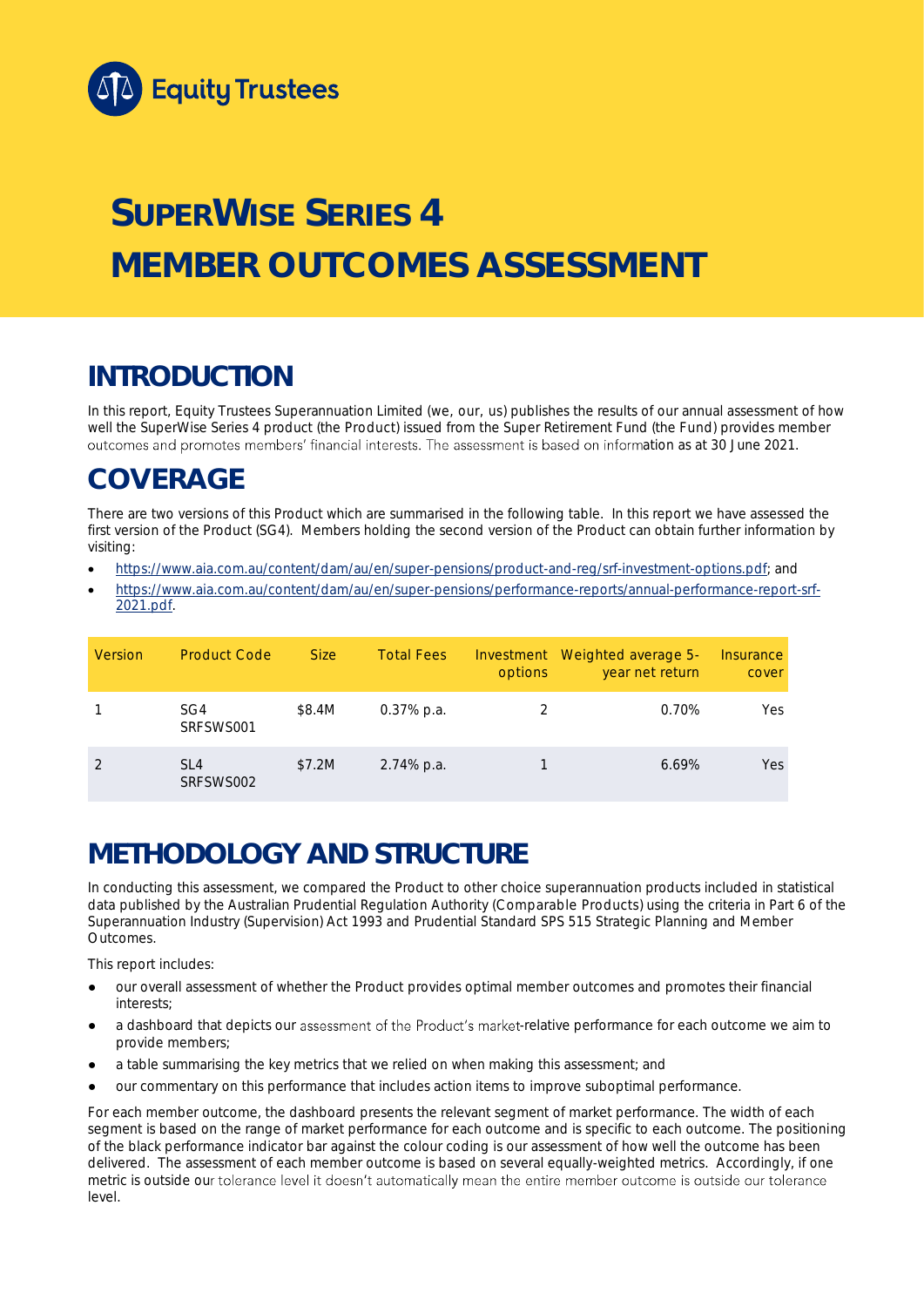

#### *Example dashboard for illustrative purposes only*



The target is generally the average position of the Comparable Products while the tolerance level is the trigger for us to consider any necessary actions to improve member outcomes.

Please visit our [website](https://www.eqt.com.au/superannuation) to view a short video that provides more information about the operation of the dashboard.

## **OVERALL ASSESSMENT**

Having carefully considered the comparisons of the Product with Comparable Products set out in this report, including the dashboards, metrics, commentary, and other relevant information available to us at the time of writing, we have concluded that as a result of the following factors the Product is promoting members' financial interests:

- 1. the fees and costs that affect the return to members are appropriate having regard to their financial interests;
- 2. the net returns for the Product (i.e. returns after deducting all fees, costs and taxes) are not consistent with market rates;
- 3. the level of investment risk for the Product is acceptable in relation to the net returns generated;
- 4. the investment strategy for the Product is appropriate;
- 5. the options, benefits and facilities offered in the Product are appropriate for members;
- 6. the insurance premium charged for the Product does not inappropriately erode members' account balances;
- 7. the insurance strategy for the Product is appropriate; and
- 8. the scale of the Product and the Fund does not disadvantage members.

#### **IMPORTANT INFORMATION**

The Capital Guaranteed investment option is a lower-risk / lower-return product. Members may therefore wish to consider:

- other superannuation arrangements that may provide a greater return over the long term; and
- seeking advice on alternative investment arrangements that may be more suitable.

## **DASHBOARD**

### **STRATEGIC CONTEXT**

Working together with the Fund's Promoter, AIA Australia (AIA), the Fund's purpose is to enhance retirement outcomes by providing products that allow members to accumulate retirement savings, receive retirement income and protect their assets.

To support this purpose, our goals for the Fund are to enhance members' retirement balances through reduced fees, provide members with confidence through reliable and clear delivery of regulatory compliance, satisfy members through engaging member service that assists them grow their account balances and grow member balances through competitive investment returns in line with stated objectives and targets.

The Product is a choice accumulation product.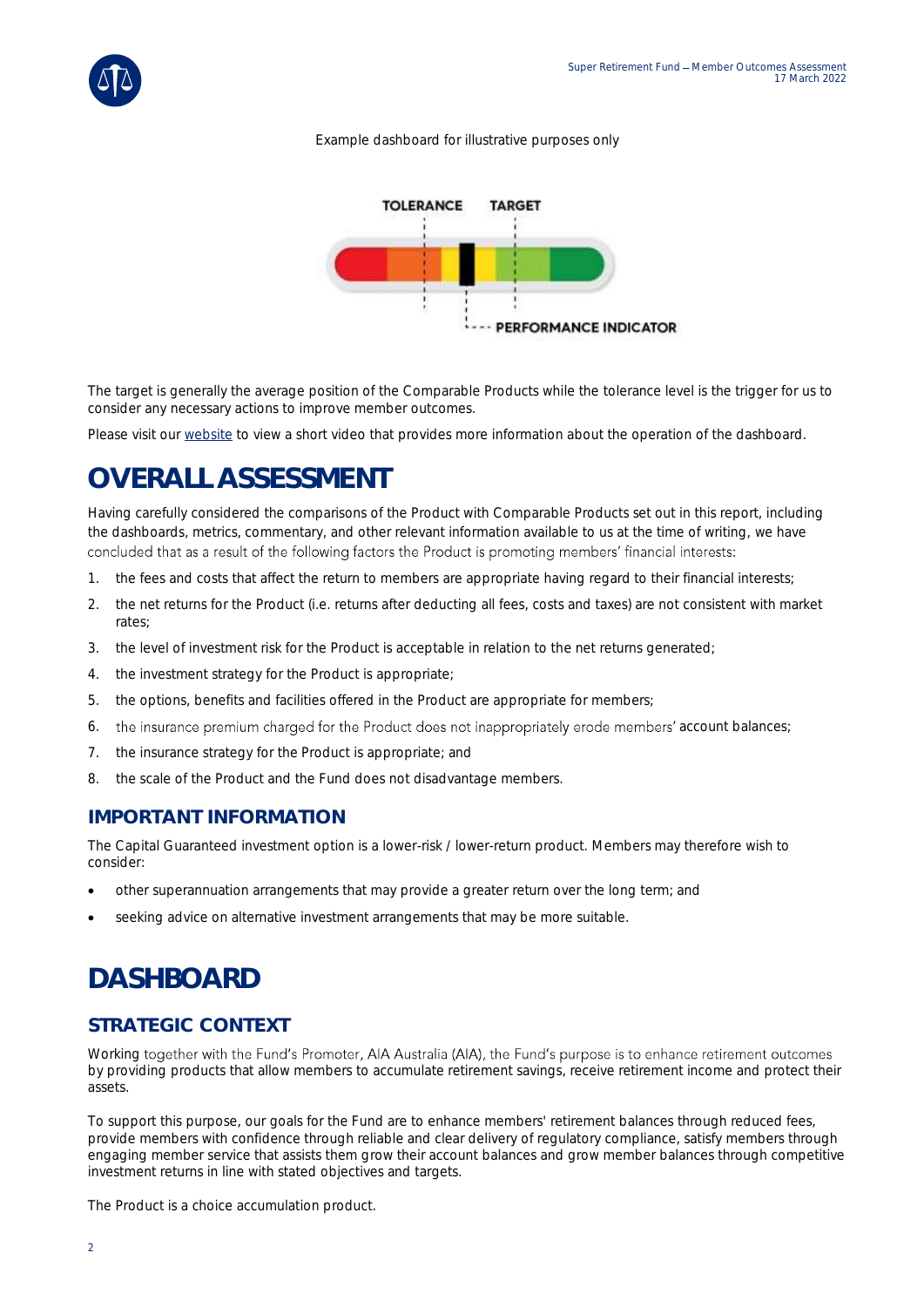

### **INVESTMENT RISK AND RETURN**



#### Commentary

The performance indicator measures the average investment risk and return of all investment options in the Product over one, three, five and 10-year periods and is based on an equal weighting of all the metrics in the above table.

Appendix 1 displays the returns for each investment option available in the Product and its weighted average returns over these periods.

This commentary focuses on the five-year weighted average return to 30 June 2021, and the weighted average number of negative annual returns for the 10 years to this date. When reading this commentary, it's important to bear in mind that past performance is not a reliable indicator of future performance.

Over the five years to 30 June 2021 the Product's weighted average investment return is outside our tolerance level.

The Capital Guaranteed investment option is a significant contributor to the Product's weighted average returns. As it's a lower-risk / lower-return product, members may wish to consider:

- other superannuation arrangements that may provide a greater return over the long term; and
- seeking advice on alternative investment arrangements that may be more suitable.

As a result, we are not comfortable that the Product's weighted net returns are consistent with market rates and therefore do not advance members' financial interests.

Investment risk, as measured by the weighted average number of negative annual returns for the Product over the 10 years to 30 June 2021 does not meet our target and is within our tolerance level. No remedial action is required as a result of this assessment.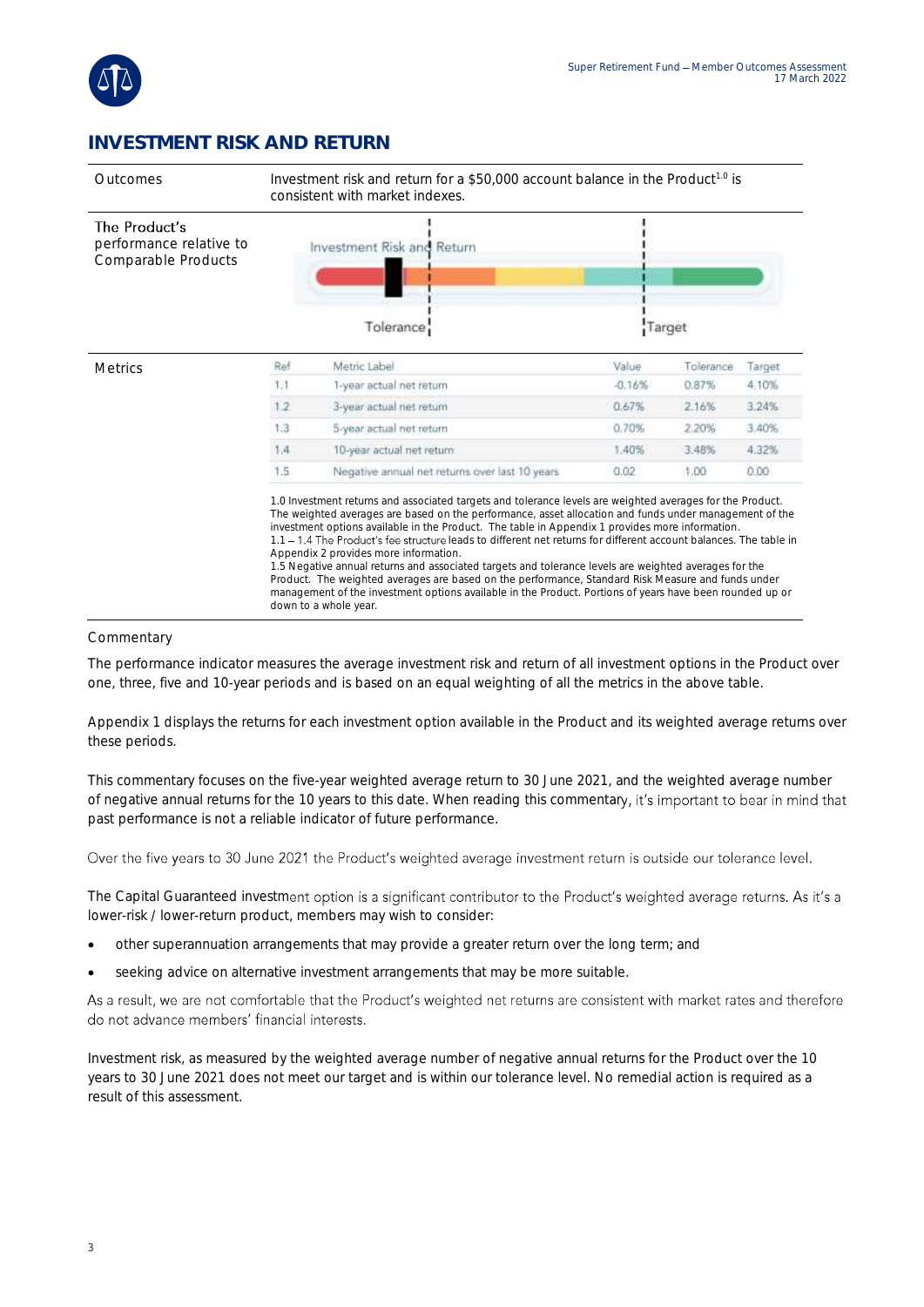

### **FEES AND COSTS**

| Outcomes                                                        | Fees (gross of tax) for a \$50,000 account balance are consistent with market rates. <sup>3.0</sup> |                     |        |           |                |  |
|-----------------------------------------------------------------|-----------------------------------------------------------------------------------------------------|---------------------|--------|-----------|----------------|--|
| The Product's<br>performance relative to<br>Comparable Products |                                                                                                     |                     |        |           | Fees and Costs |  |
|                                                                 |                                                                                                     | Tolerance:          | Target |           |                |  |
| <b>Metrics</b>                                                  | Ref                                                                                                 | Metric Label        | Value  | Tolerance | Target         |  |
|                                                                 | 3.1                                                                                                 | Administration fees | 0.34%  | 0.65%     | 0.40%          |  |
|                                                                 | 3.2                                                                                                 | Investment fees     | 0.03%  | 0.85%     | 0.60%          |  |
|                                                                 | 3.3                                                                                                 | Total fees          | 0.37%  | 1.50%     | 1.00%          |  |

es include a weighted average investment fee that is ba under management of the investment options available in the Product.

#### Commentary

This table lists the Product's administration and investment fees. Other fees may be payable which are set out in the Product's disclosure documents.

The performance indicator measures administration and investment fees together against Comparable Products.

The performance indicator, which meets our target is based on an equal weighting of each metric in the above table.

As a result, we are comfortable that fees and costs are consistent with market rates and therefore are appropriate having regard to members' financial interests.

### **INSURANCE CLAIM MANAGEMENT**

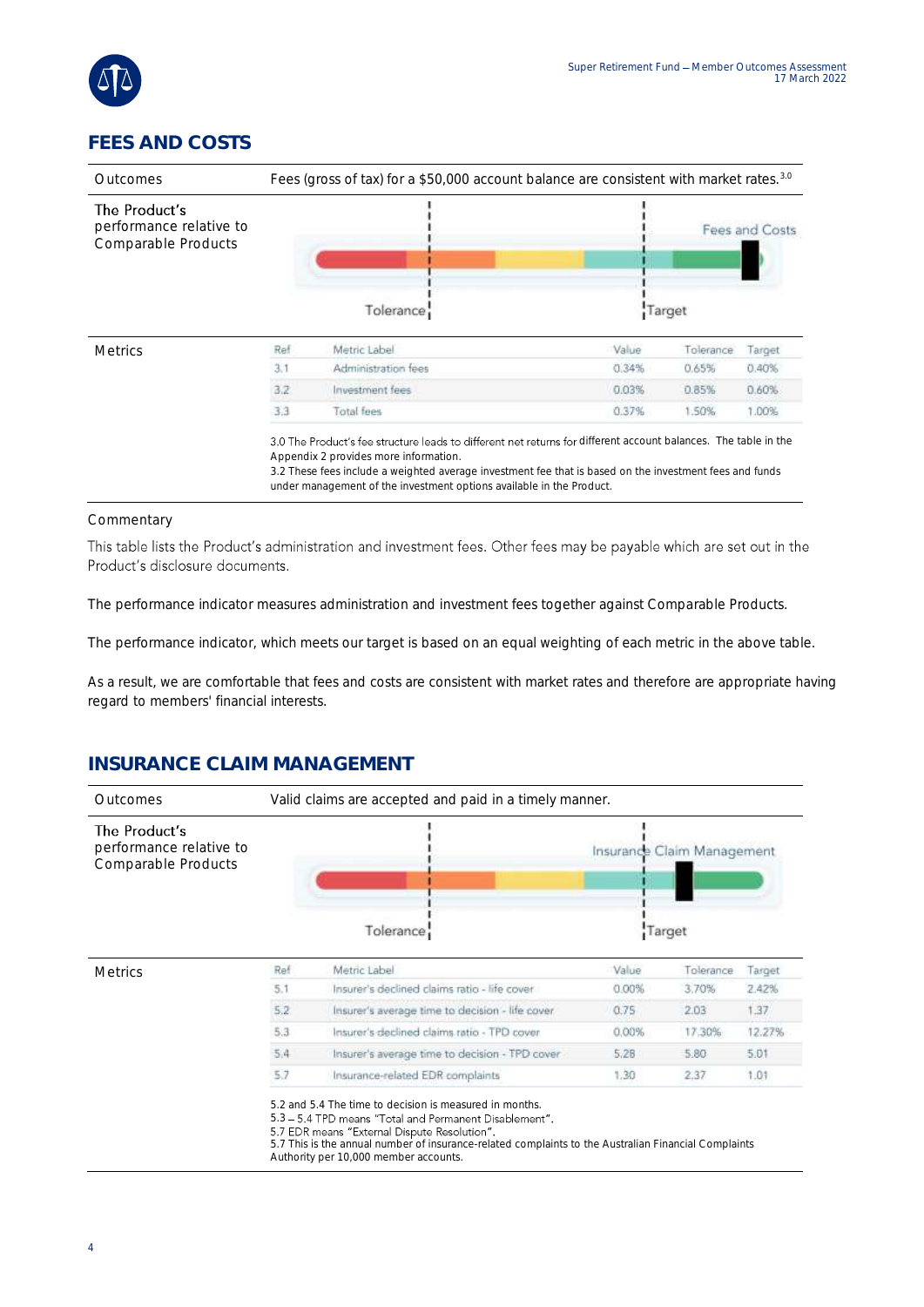

#### **Commentary**

The performance indicator measures the acceptance of insurance claims, the timeliness of claim decision-making and the quality of the claims process against Comparable Products.

The performance indicator, which meets our target is based on an equal weighting of all the metrics in the above table.

The insured benefits in this Product are supported by retail life insurance policies. For this suite of policies, in the year ended 30 June 2021 the Fund's Insurer paid:

- 46 death benefit claims; and
- 3 TPD benefit claims.

As no claims were denied, no remedial action is required as a result of this assessment.

The average time to decision does not meet our target and is within our tolerance level. No remedial action is required as a result of this assessment.

The number of insurance-related complaints that have been made to the Australian Financial Complaints Authority does not meet our target and is within our tolerance level. No remedial action is required as a result of this assessment.

As a result, we are comfortable that valid claims are accepted and paid in a timely manner.

All Insurance Cover is voluntary. We believe that the appropriate level of insurance cover is a balance between the amount of cover required (based on the maintenance of the member's, and their dependants', standard of living in the event of a claim) and the affordability of that cover for the member.

Members have the opportunity to seek personal financial advice if required, select their own level of insurance cover and cancel their cover if no longer required. Therefore:

- the insurance premiums charged for the Product do not inappropriately erode members' account balances; and •
- the insurance strategy for the Product is appropriate.



#### **MEMBER SERVICES**

#### **Commentary**

The performance indicator measures the delivery of administration services against our service levels.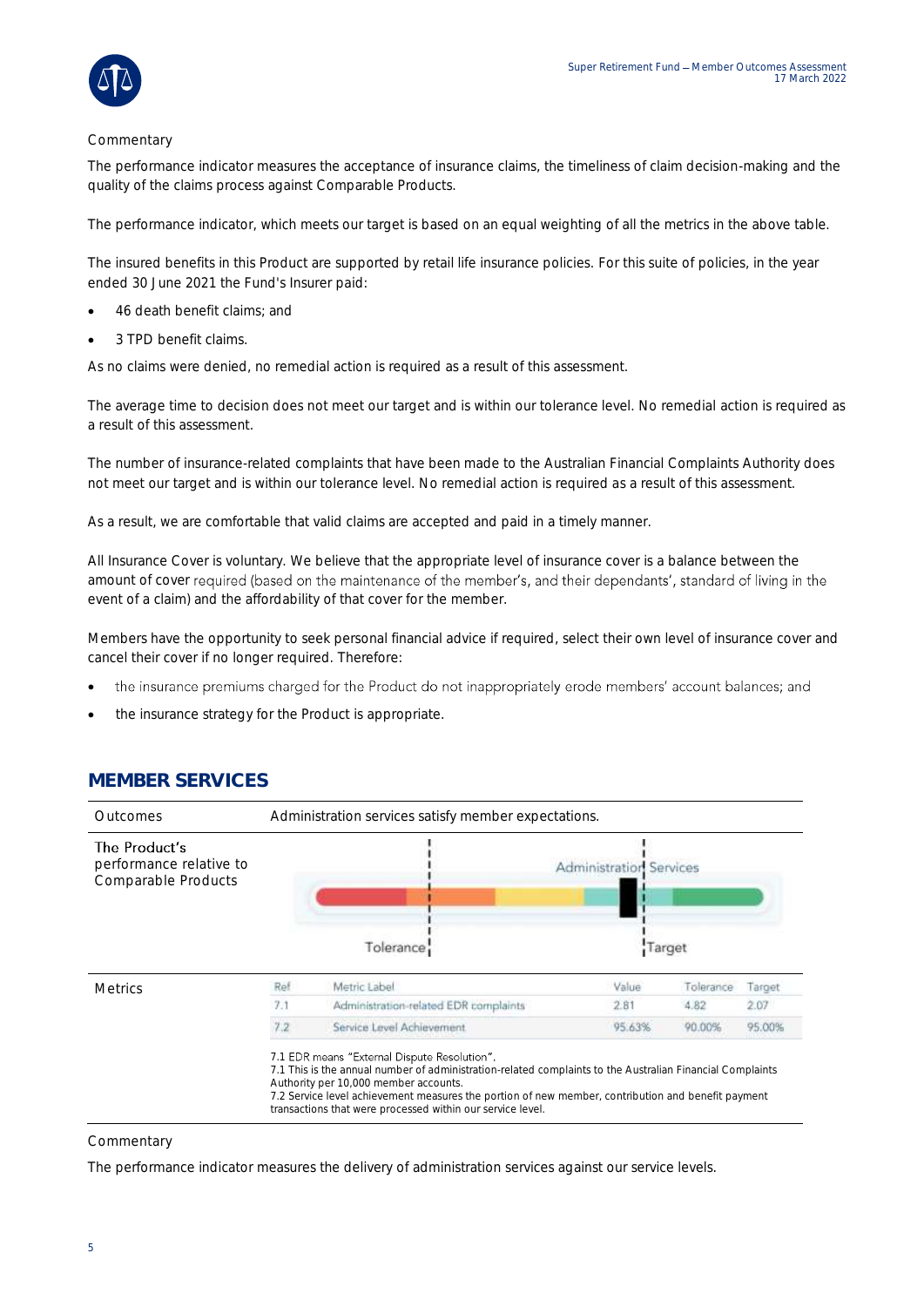

The performance indicator, which does not meet our target and is within our tolerance level is based on an equal weighting of the above metrics.

Service level achievement (95.63%) meets our target. No remedial action is required as a result of this assessment.

The number of complaints about administration services that have been made to the Australian Financial Complaints Authority does not meet our target and is within our tolerance level. No remedial action is required as a result of this assessment.

As a result, we are comfortable that administration services satisfy member expectations because of the high rate of service level achievement and the number of administration related complaints is within tolerance level. Therefore, we consider the options, benefits and facilities offered in the Product are appropriate for members.

#### **SUSTAINABILITY**



#### **Commentary**

The performance indicator measures the Fund's sustainability and likelihood of delivering optimal outcomes in the foreseeable future against other funds.

The performance indicator, which is below our target is based on an equal weighting of the above metrics.

As the Fund is closed to new members, movements in member accounts and the average member age are expectedly below our targets. We expect these indicators will move further away from our targets as members move closer to retirement.

With total member benefits of \$3.0b and almost 46,000 members, the Fund retains sufficient scale to support member outcomes into the future. Nevertheless, we continue to monitor the impact that the expected reduction in Fund size may have on member outcomes.

Therefore, we are comfortable that the scale of the Product and the Fund does not disadvantage members.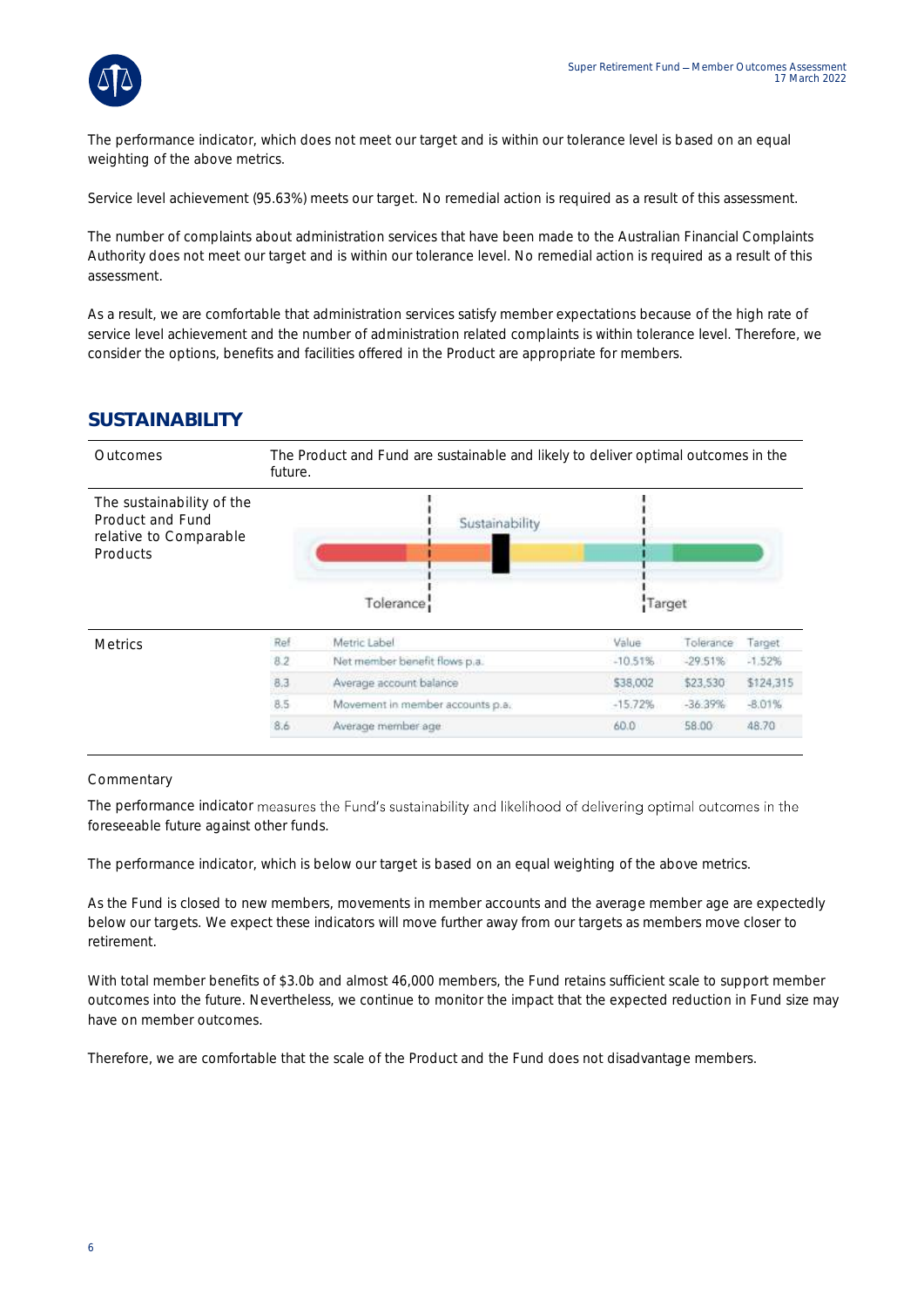

### **LIQUIDITY**



#### **Commentary**

The performance indicator measures the Fund's ability to meet benefit and rollover requests in a timely manner.

The performance indicator does not meet our target and is within our tolerance level. No remedial action is required as a result of this assessment.

We regularly monitor whether the investments and insurance policies would be able to meet cash requirements in extreme situations. Based on our analysis, we consider that benefits are supported by liquid investments and an insurer with a strong capacity to meet its financial commitments.

As a result, we are comfortable that the level of liquidity risk for the Product is acceptable.